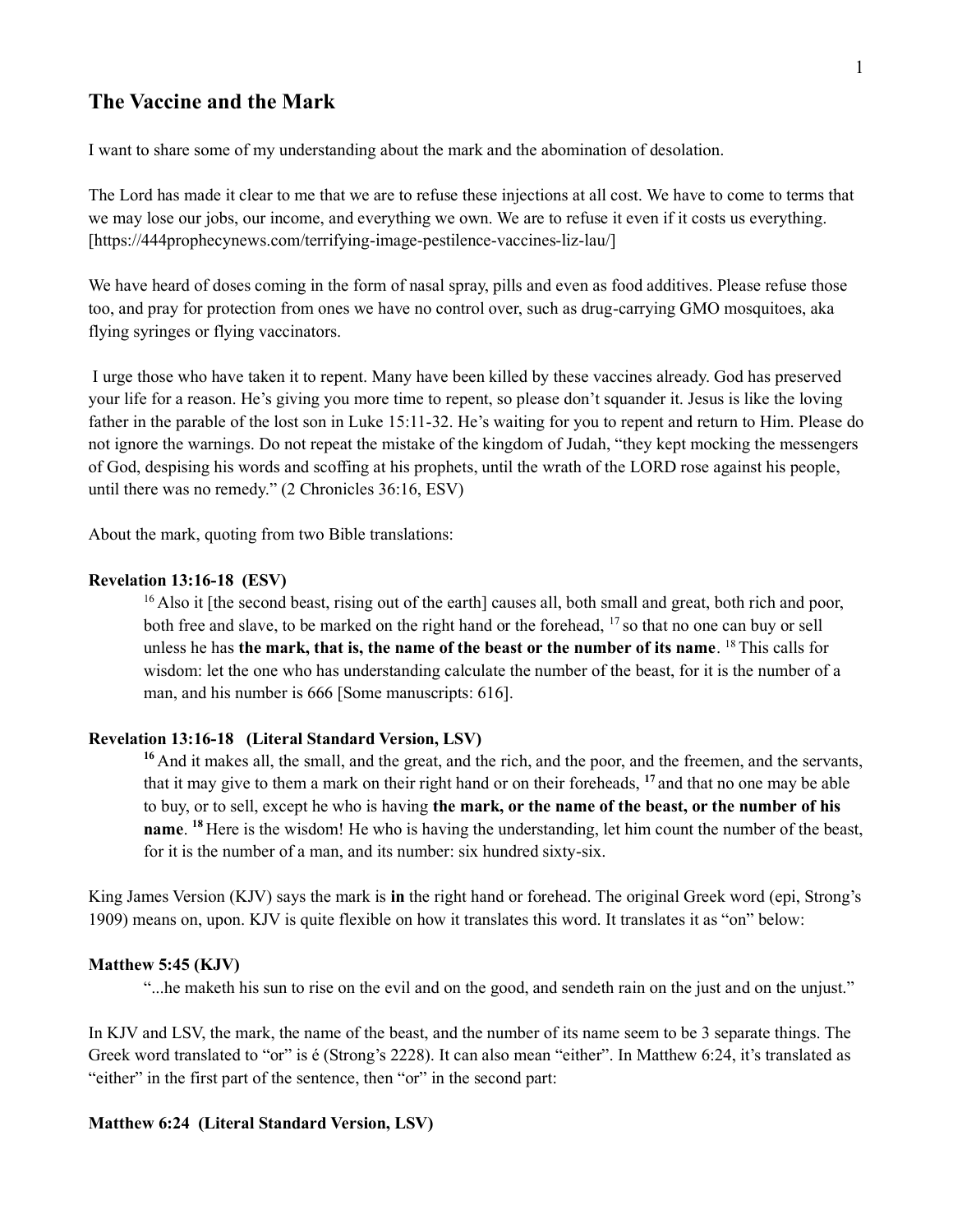None is able to serve two lords, for **either** he will hate the one and love the other, **or** he will hold to the one, and despise the other; you are not able to serve God and wealth.

If we render Revelation 13:17 (LSV) in the same way, we get

"and that no one may be able to buy, or to sell, except he who is having the mark, **either** the name of the beast, **or** the number of his name."

This means the mark can come in one of two forms.

It's also mentioned in these verses:

Revelation 14:9 - "and receives a **mark** on his forehead or on his hand" (LSV)

Revelation 14:11 - "if any receive the **mark** of his name" (LSV)

Revelation 15:2 -

"over the beast, and his image, and his **mark**, [and] the number of his name" (LSV)

"over the beast, over its image, and over the number of its name" (Berean Literal Bible)

Revelation 16:2 - "those having the **mark** of the beast" (LSV)

Revelation 19:20 - "those who received the **mark** of the beast" (LSV)

Revelation 20:4 - "and did not receive the **mark** on their forehead and on their hand" (LSV)

Revelation 13:16 says the mark will be on the right hand or forehead. This could be literal or symbolic. The Greek word for hand also means hand and arm. If taken symbolically, the hand, especially the right hand, symbolizes power, deeds or activity, and the forehead thoughts or remembrance (Exodus 13:8-9). There is a lot of symbolic language throughout Revelation, so this could be symbolic too.

The Greek word for buying also includes loitering in the marketplace, so for those who are unmarked, there would be no access to stores and shopping centres, and no online shopping. And since employment is the selling of services, that would mean no jobs too. We are now seeing the beginning of this for the unvaccinated. In some parts of the world, they are not even allowed to go to grocery stores and hospitals.

Satan comes to steal and kill and destroy (John 10:10). He hates us because God loves us. We are God's temple and so Satan wants to defile and destroy those he can't kill (1 Corinthians 3:16).

When the Israelites made articles for the Tabernacle in the wilderness, the last thing they made was a gold plate bearing God's name (Exodus 39:30-32). It was fastened to the priestly turban so it would be on the priest's forehead when worn (Exodus 28:36-38). Satan is a diabolical copycat and he wants to defile people with the abomination that causes desolation and put his mark on them.

The vaccine, and probably also the things that get implanted into people through nasal test swaps, cause destruction to the person's body and brain. Scientists have seen nanoparticles that organize themselves into structures. I think these are the abomination that causes desolation. [FN 1-Under the Microscope] [FN 3-Nasal Test Swap]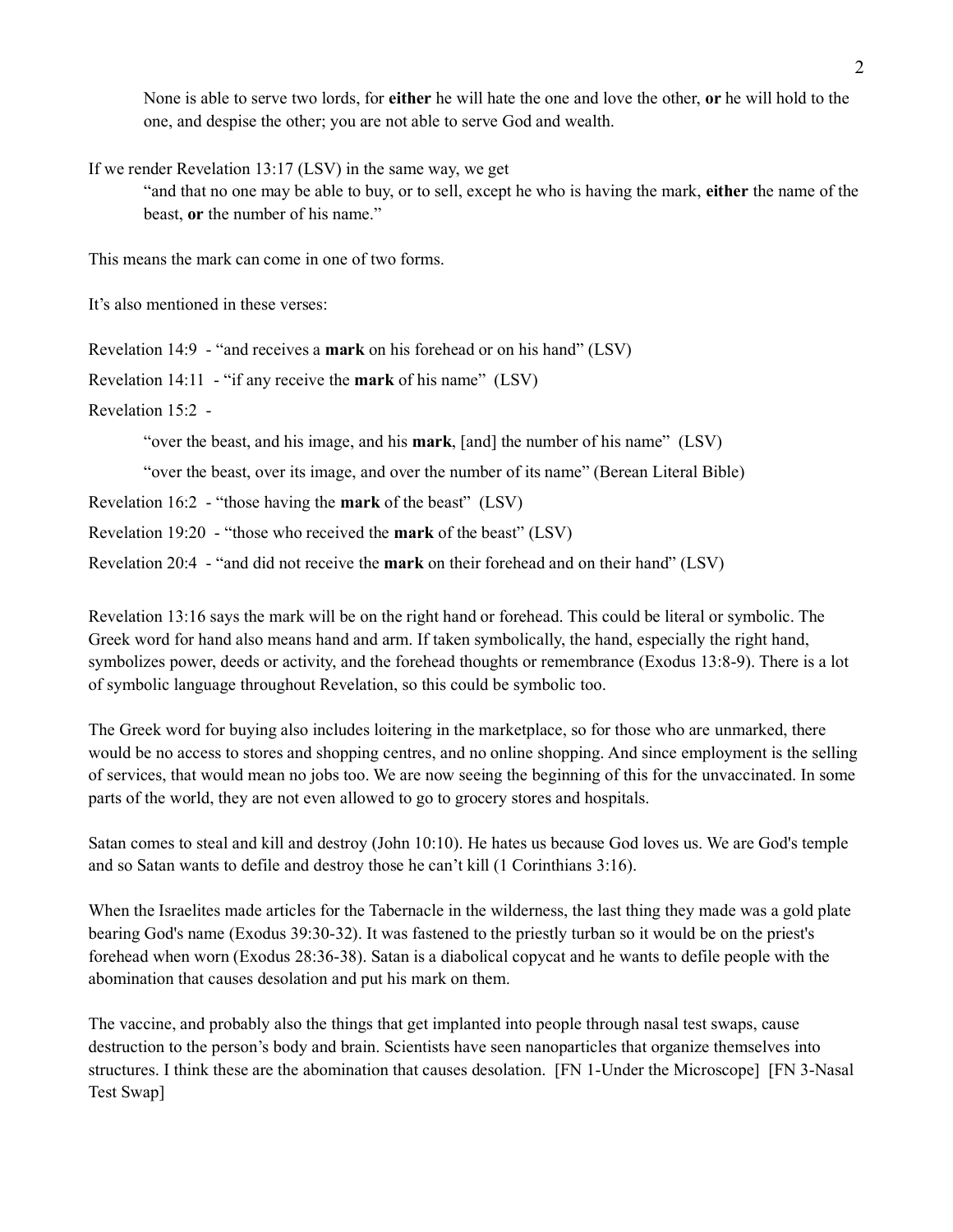I was given an understanding that these vaccines are like a slippery slope. Once a person gives in and takes the first one, he will give in and take the next and the next. Those who slide all the way down will end up worshipping the beast and its image and take the final piece of the mark. This will seal the deal. They will not be able to repent anymore. We can see the slippery slope in action already. People in Israel lined up for the third shot because without it their COVID vaccine passport, called the Green Pass, would soon expire.

In April 2021 when COVID vaccines were already available but only needed 1 or 2 doses, the Lord showed me in dream that it was about WNA, where W stands for weapon. [\[https://444prophecynews.com/bioweapon-liz](https://444prophecynews.com/bioweapon-liz-lau/)[lau/\]](https://444prophecynews.com/bioweapon-liz-lau/) A few years ago, in 2017, I was shown a DNA ribbon that had to do with Satan. It was drifting down in the air. Then I saw 2 or 3 light flashes on the ribbon that may indicate some type of reaction [\[https://444prophecynews.com/satanic-dna-liz-lau/\]](https://444prophecynews.com/satanic-dna-liz-lau/). I believe that somewhere down the road, the DNA of the vaccinated people will be changed and they will no longer be fully human, as it was in the days of Noah. (Genesis 6:4)

My understanding about the vaccines and the mark is this, the vaccines destroy the person from the inside and also build the inward part of the mark. I say inward and not internal because that's the word I heard from the Lord. The person is changed and is no longer fully human. The outward mark is the last thing that completes it, and it bears the name of the beast, like the label on a finished product.

For the Tabernacle in the wilderness, when all the articles were ready, the Israelites had to wait till the new year before raising the Tabernacle up. Satan might also wait until a chosen date to activate the things planted in these people. Not only is their DNA changed, they will also become enslaved cyborgs. They will be now controlled in the mind or in their actions via 5G/6G. It would be be like a mark on the forehead or on the hand.

## **Daniel 2:43 (NKJV)**

As you saw iron mixed with ceramic clay, they will mingle with the seed of men; but they will not adhere to one another, just as iron does not mix with clay.

In the Fourth Kingdom, the last kingdom before Christ's return, one characteristic is that they will mingle with the seed of man but it won't stick together. Seed may refer to DNA. You may have heard of the Great Reset and the Fourth Industrial Revolution. Transhumanism is a key part in this. This Great Reset is happening as we speak. [FN 2- Transhumanism]

After the Israelites raised up the Tabernacle and all the preparations were finished, the cloud of God covered it and the glory of Yahweh filled it. What enter the marked people can only be fallen angels and demons. They would then become extremely evil as in the days of Noah, and they won't have the capacity to repent anymore (Revelation 9:20-21; 16:9,11; Genesis 6:5).

Just as John the Baptist prepared the way for Jesus, the False Prophet prepares the way for the beast and its mark. Do you know that Pope Francis actively promotes universal COVID vaccination? He wants everyone in the whole world to take it, including those who don't need it and those who don't want it. He's been at it since September 2020, months before the vaccines were authorized for emergency/interim use. In July 2021, the Vatican called for an all-out effort to combat "vaccine hesitancy". Soon after that, the US announced they would go door to door to give vaccine information to the unvaccinated.

## **Revelation 14:9-11 (Berean Literal Bible)**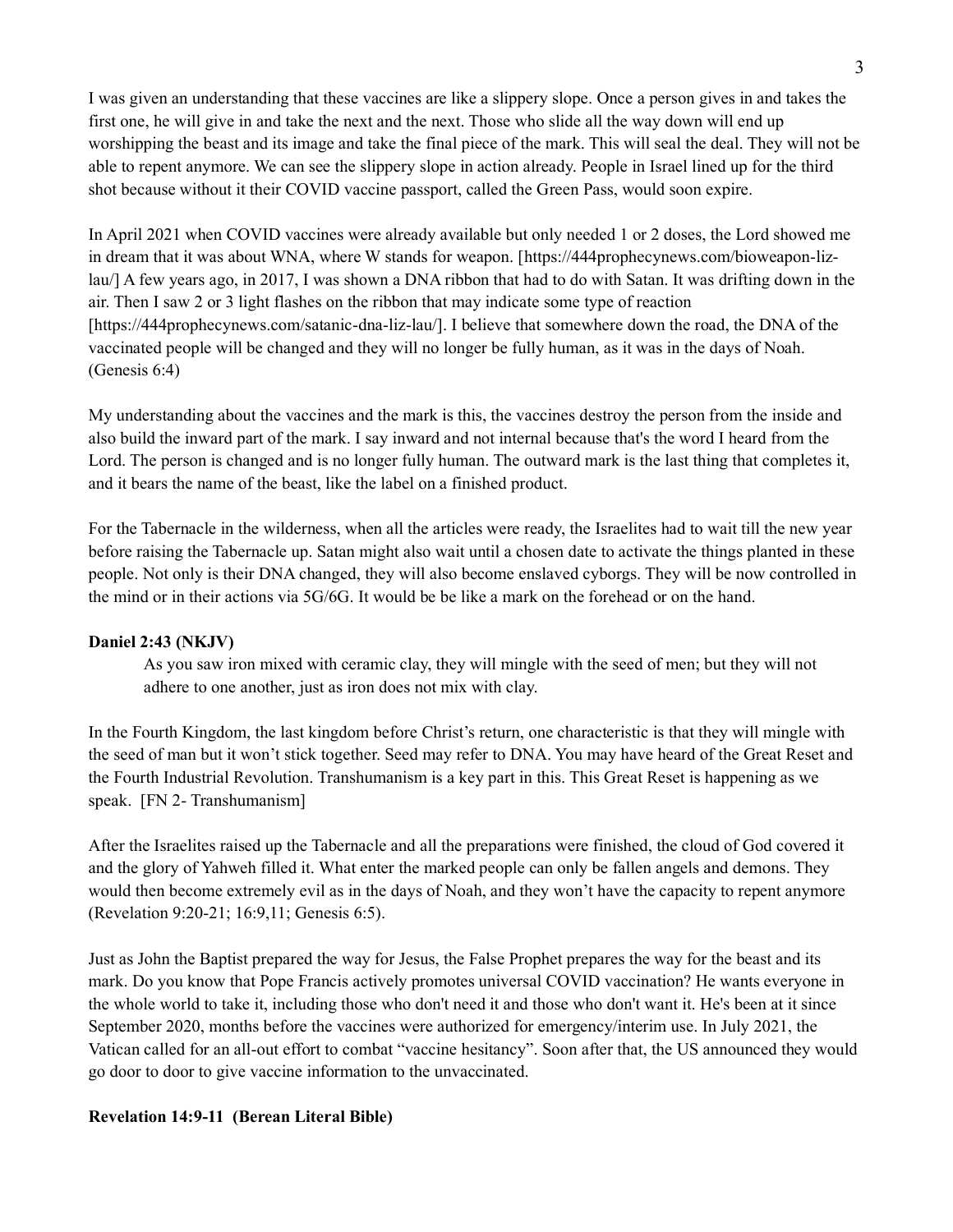$9$ And another, a third angel, followed them, saying in loud a voice, "If anyone worships the beast and its image, and receives [takes, lays hold of] a mark on his forehead or upon his hand, <sup>10</sup> he also will drink of the wine of the anger of God, having been mixed undiluted in the cup of His wrath; and he will be tormented in fire and brimstone before *the* holy angels and before the Lamb. <sup>11</sup> And the smoke of their torment goes up to ages of ages; and those worshiping the beast and its image have no rest day and night, and if anyone receives [takes, lays hold of] the mark of its name."

The Greek word for "receive" here is lambanó, Strong's 2983. It means the person actively lays hold of something. From the HELPS word study:

2983 lambánō (from the primitive root, lab-, meaning "actively lay hold of to take or receive," see NAS dictionary) – properly, to lay hold by aggressively (actively) accepting what is available (offered). 2983 /lambánō ("accept with initiative") emphasizes the volition (assertiveness) of the receiver.

So people who don't have the capacity to consent, such as the elderly with advanced dementia, will not be held accountable if they are given the mark.

Revelation 18:23 says prominent merchants of Mystery Babylon deceive all the nations with sorcery. The Greek word for sorcery is "pharmakeia". It means the use of medicine, drugs or spells. It's interesting to note that the Greek word for sorcerer (pharmakos) also means a poisoner.

## **Revelation 18:23-24 (NKJV)**

<sup>23</sup> The light of a lamp shall not shine in you [Mystery Babylon] anymore, and the voice of bridegroom and bride shall not be heard in you anymore. For your merchants were the great men [or chief men, nobility] of the earth, for by your sorcery [the use of medicine, drugs or spells] all the nations [or races, ethnicities] were deceived. <sup>24</sup>And in her was found the blood of prophets and saints, and of all who were slain on the earth.

So this may be interpreted as, something administered as medicine is a deception. And this deception is perpetrated through prominent merchants of Mystery Babylon, which I believe is America. Today, we can see that countries all over the world have jumped on the COVID vaccination bandwagon.

The next verse says Mystery Babylon is responsible for the deaths of prophets, saints, and all who have been killed all over the world.

Today, we can see that the vaccines have killed many and are continuing to kill.

There seems to be a second meaning here, that it also collects their blood, or their blood is analyzed, tested.

By the way, athlete drug testing can now be done using just a tiny bit of dried blood on filter paper, so transporting and storing of blood doesn't have to be cumbersome anymore. Coincidentally, a wealthy business man in Mystery Babylon called BG is interested in blood and blood tests. He said it himself in his blog. He started investing in that area a few years ago, and now bought a COVID testing company with another globalist in July 2021.

Now let us back up a bit to the first seal judgment in Revelation 6: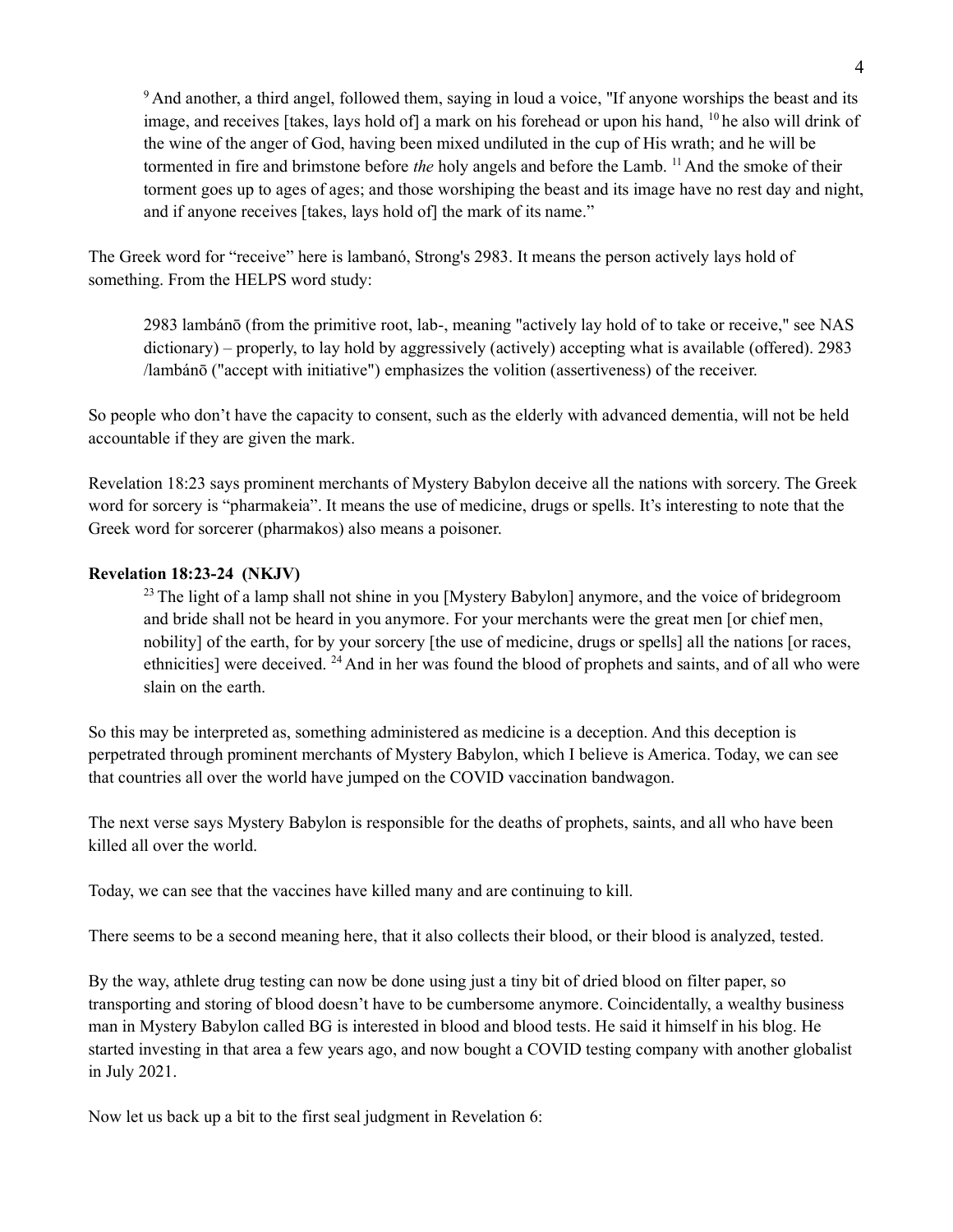#### **Revelation 6:2 (Berean Literal Bible)**

And I looked, and behold, a white horse, and the *one* sitting on it having a bow [Greek: toxon]; and a crown [Greek: stephanos, Latin: corona] was given to him, and he went forth overcoming, and that he might conquer.

Some suggest that the rider could be Jesus, but if you line up Matthew 24:29-30 with Revelation 6, you'll see that Jesus comes on the clouds and gather his elect at the 6th seal. Also, Jesus has many crowns in Revelation 19:12, not just one, and the Greek word used means these are royal crowns. The crown in the first seal is a wreath, a victory crown awarded in athletic games, so the rider in the first seal is not Jesus.

The rider had a bow, but no arrow was in sight, symbolizing a covert war where people couldn't see the arrows coming at them, and may not even realize that a war was being waged against them.

The Greek word for bow is "toxon" from which we got the Latin word "toxicus" and the English word "toxic". So here's another layer of meaning. The rider was on a white horse like a saviour figure, but what he had was toxic. A crown was given to him before he set off on his conquests. My understanding is, this crown is a crown virus, coronavirus. It's the prop needed to deceive people, to make them take the poison that is now presented as a life-saving vaccine.

The words "overcome" and "conquer" were translated from the same Greek word - nikaó, Strong's 3528. The rider on the white horse goes out conquering/overcoming in order to conquer/overcome. This is a phased takeover, aiming for one milestone at a time, like what you would do in a big project.

The seals are about judgments of the world, so, to put it all together, the first seal is a covert war waged by the kingdom of darkness against humanity. The strategy is deceit and the prop is a coronavirus. The weapon is a poison presented as a life-saving vaccine. The rider has it all planned out and aims for one milestone at a time until he reaches his goal.

Note that the toxic vaccine here ties in with the deceptive medicine (pharmakeia) in Revelation 18:23.

The goal of the conquest would be to mark everyone with the mark of the beast and bring about the Fourth Kingdom prophesied in Daniel 2 and Daniel 7. This kingdom is like no other in history. It will devour the whole earth and trample it and break it to pieces (Daniel 7:23).

Are toxic injections mentioned elsewhere in the Bible? I think so. I've added meanings of the Hebrew words from Bible Hub below. You can check it out a[t https://biblehub.com/interlinear/daniel/11-31.htm](https://biblehub.com/interlinear/daniel/11-31.htm)

#### **Daniel 11:31 (NKJV)**

And forces [arms, shoulders] shall be mustered [made to stand, be in a standing attitude, stand still, presented before] by him, and they shall defile [pierce] the sanctuary [sacred place's] fortress [defense, protection]; then they shall take away [turn aside] the daily *sacrifices* [that what is continual], and place [give, put, set] *there* the abomination of desolation [the detested, abhorred, disgusting thing that makes desolate, lays waste, destroys, makes destitute, makes barren].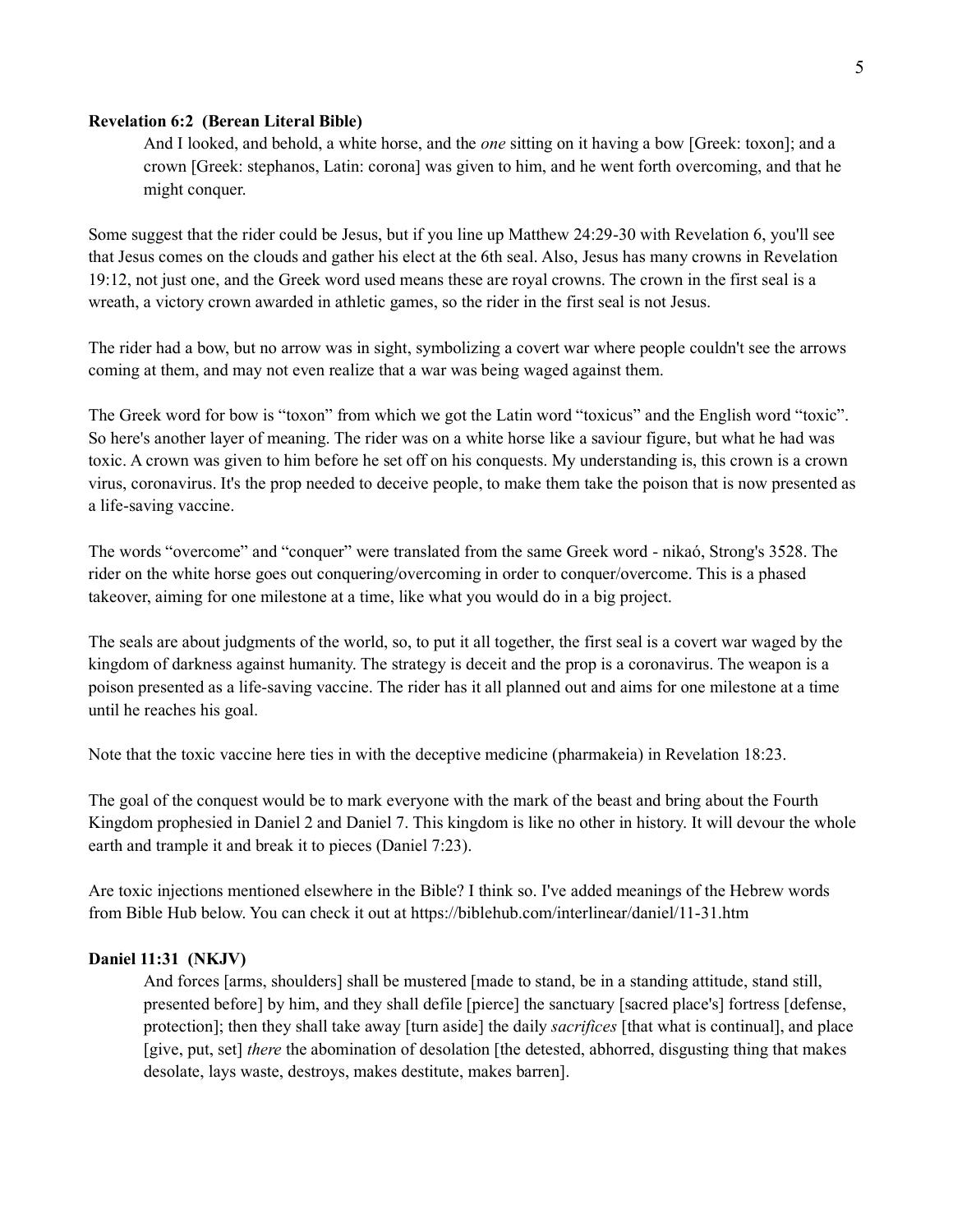We are God's temple (1 Corinthians 3:16). In Psalm 50:8, the continual refers to burnt offerings, but if you read on, it says we are to offer God thanksgiving, and whoever offers praise glorifies Him. See also Hebrews 13:15; Jonah 2:9; Psalm 100:4.

So Daniel 11:31 can be rendered as,

And arms and shoulders shall be made to stand still by him, and they shall pierce the skin and the bloodbrain barrier of the person, then they shall take away or turn aside the continual *thanksgiving and praise of God*, and set *there* the detested, abhorred, disgusting thing that lays waste, destroys, makes destitute, makes barren.

Note: If you check out [FN 3-Nasal Test Swap], nasal test swap fibres can break off and pierce through tissues, and any nanoparticles hidden in the hollow fibres would then be released. These nanoparticles can carry drugs past the blood-brain barrier into the brain. So Daniel 11:31 can apply to both the vaccines and the nasal test swaps.

Here are some related passages. Daniel 8:11-14 seems to mean that there is hope for cleansing for those who have taken the vaccines but have not taken the final mark nor worshipped the beast and its image, and survive to the day of cleansing.

#### **Daniel 8:11-14 (NKJV)**

<sup>11</sup> He even exalted *himself* as high as [as far as, even to] the Prince of the host [army]; and by him the daily *sacrifices* [the continual] were taken away [lifted up], and the place of His sanctuary [sacred place] was cast down.

<sup>12</sup>Because of transgression, an army was given over to the horn to oppose the daily *sacrifices* [the continual]; and he cast truth down to the ground. He did *all* this and prospered.

<sup>13</sup>Then I heard a holy one speaking; and *another* holy one said to that certain *one* who was speaking, "How long *will* the vision *be, concerning* the daily *sacrifices* and the transgression [or making desolate] of desolation, the giving of both the sanctuary and the host to be trampled underfoot?"

<sup>14</sup> And he said to me, "For two thousand three hundred days [2,300 evenings and mornings]; then the sanctuary shall be cleansed."

## **Daniel 8:24-26 (NKJV)**

<sup>24</sup> His power shall be mighty, but not by his own power; he shall destroy fearfully [or extraordinarily], and shall prosper and thrive; he shall destroy the mighty [or the numerous], and *also* the holy people.

 $25$ Through his cunning [prudence, insight, intelligence, understanding, knowledge] he shall cause deceit [or treachery] to prosper under his rule [hand]; and he shall exalt *himself* in his heart. He shall destroy many in *their* prosperity [quietness, ease]. He shall even rise [stand] against the Prince of princes; but he shall be broken without *human* means [hand].

<sup>26</sup>"And the vision of the evenings and mornings which was told is true; therefore seal up the vision, for *it refers* to many days *in the future.*"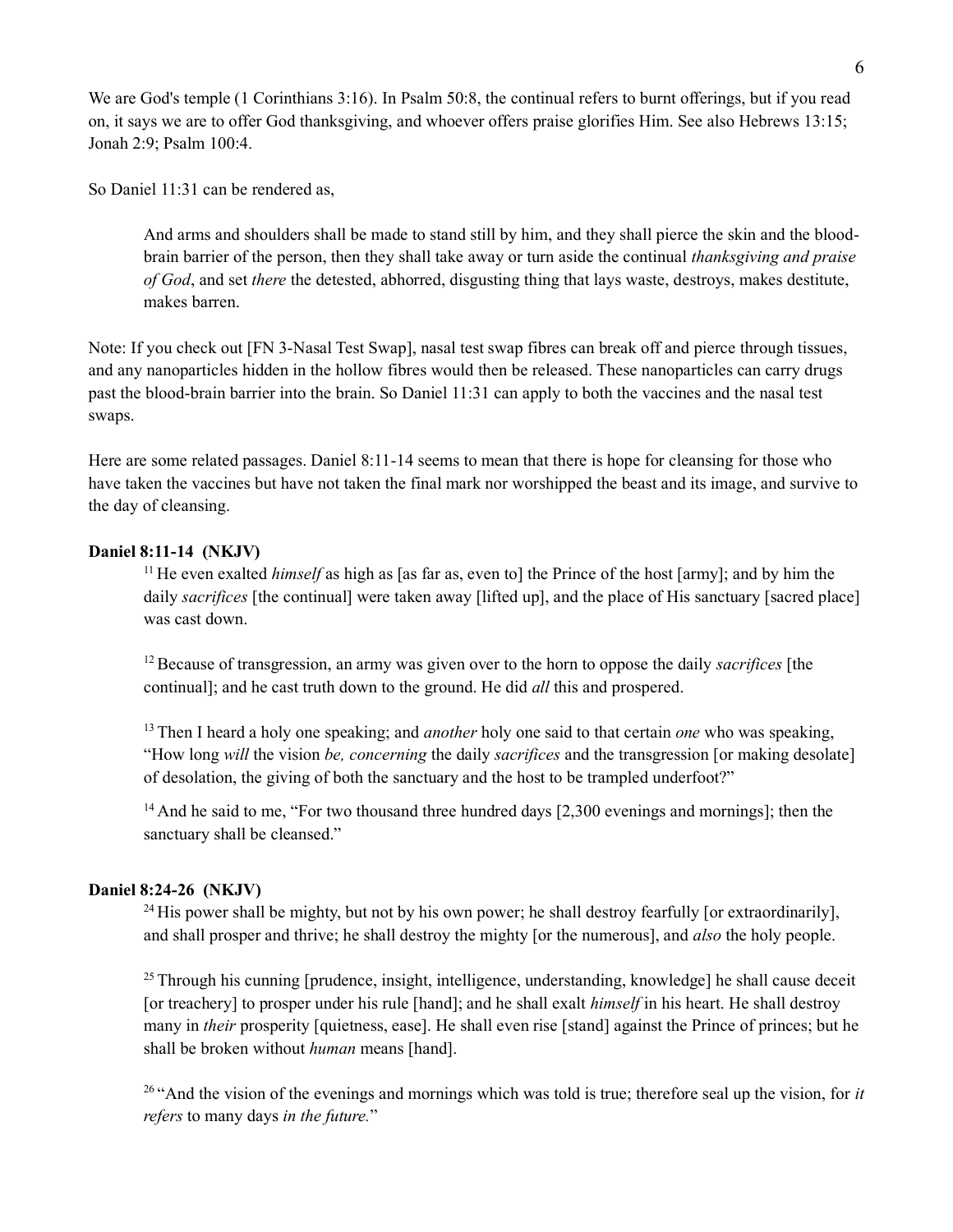#### **Daniel 12:11-12 (NKJV)**

<sup>11</sup> And from the time *that* the daily *sacrifice* [original text means the continual] is taken away [turned aside], and the abomination of desolation is set up, *there shall be* one thousand two hundred and ninety [1,290] days.

<sup>12</sup> Blessed *is* he who waits, and comes to the one thousand three hundred and thirty-five [1,335] days.

Please stand your ground and refuse the vaccines. Your job, education, travel plans and lifestyle are not worth losing your life and soul for. Jesus said, "Seek first the kingdom of God and His righteousness, and all these things [food, clothing] shall be added to you." (Matthew 6:33) Don't be like Esau who despised his birthright and sold it for a mere bowl of stew (Genesis 25:29-34).

One last thing. I was given this from the Lord in December 2020: A pandemic is needed for a test. While this is a test of faith, my understanding at the time was about a COVID test. It could be pointing to an implanted test to come, but stay away from the nasal test too. There is no reason to poke that deep into the nose. They're even doing it to newborn babies. I think they're inserting something in there, close to the blood-brain barrier. [10- Nasal Test Swap].

I hope you find the information here helpful. The joy of the Lord is our strength, so rejoice always and do not fear, for God did not give us a spirit of fear, but of power and of love and of a sound mind (Nehemiah 8:10; Philippians 4:4; 2 Timothy 1:7).

## **Footnotes**

## **[FN 1-Under the Microscope]**

(2021-08-29) Pfizer under microscope <https://odysee.com/@Coluna5100:3/Pfizer-under-microscope:c>

(2021-08-27) MAGNETISM: Moderna Stock Takes Hit as Japan Withdraws 1.6M Doses for "Contamination" with "Substance that Reacts to Magnets"

[https://](https://odysee.com/@TimTruth:b/Blood-clotting-analysis:f)[newsrescue.com/japan-magnetism-withdraws-1-6m-doses-moderna-for-possible-contamination-with](https://newsrescue.com/japan-magnetism-withdraws-1-6m-doses-moderna-for-possible-contamination-with-substance-that-reacts-to-magnets/)[substance-that-reacts-to-magnets/](https://newsrescue.com/japan-magnetism-withdraws-1-6m-doses-moderna-for-possible-contamination-with-substance-that-reacts-to-magnets/)

(2021-08-24) More Vaccine Bloodwork: Blood Cells Reportedly Clotting After Vaccine #ClotShot #Nuremberg2 <https://odysee.com/@TimTruth:b/Blood-clotting-analysis:f>

(2021-08-16) Vaccine & Blood Analysis Under Microscope Presented By Independent Researches, Lawyers & Doctor

<https://rumble.com/vl9h4r-vaccine-and-blood-analysis-under-microscope-presented-by-independent-resear.html>

(2021-07-30) WOW: mRNA Vaccines Thru Microscope: Video Allegedly Of Pfizer & Moderna Vaccines <https://odysee.com/@TimTruth:b/Mrna-under-the-microscope:5>

#### **[FN 2- Transhumanism]**